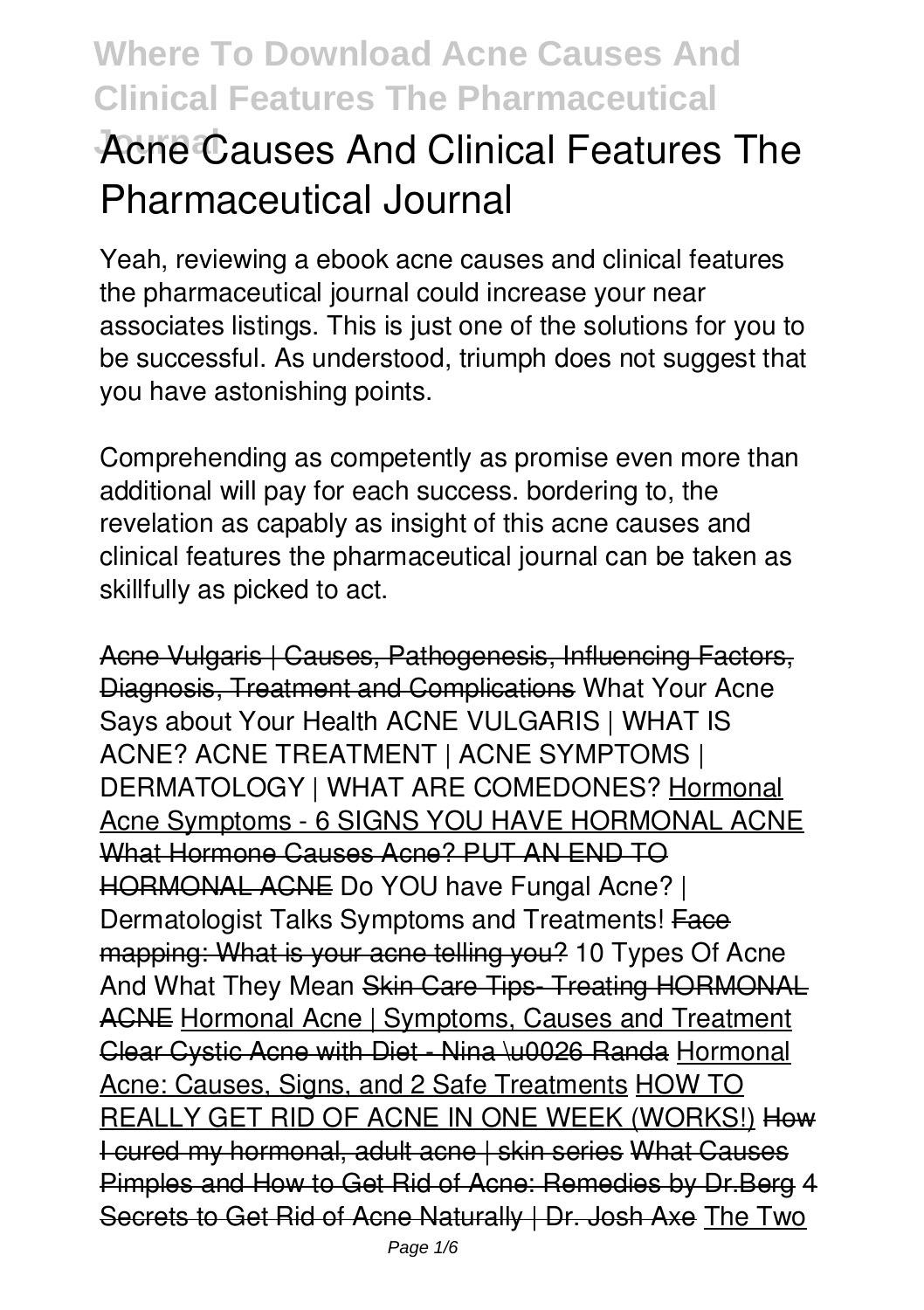**Worst Acne Foods \u0026 the Best Food for Acne 5 Foods** That Destroy Your Hormones and Skin *GET RID OF YOUR ACNE FOREVER! SERIOUSLY WORKS!* 5 Causes Of Pimples That You Should Know **14 Proven Acne Fighters All About Acne - with Dr. Sandra Lee**

Change Your Diet, Clear Your Acne

Want to know how to get rid of acne? Watch this. THE CAUSES OF ADULT HORMONAL ACNE | WHY YOU'RE BREAKING OUT | CYSTIC ACNE PREVENTION *What is Fungal Acne? We Discuss Skincare Treatments, Causes, \u0026 More!* **5 Signs + 5 Easy Cures to Prevent ACNE and STRESSED Skin** Masks causing acne? Here's how to fit it Baby Acne I Causes, Symptoms \u0026 TreatmentHow to Find the Root Cause of Your Acne + How to Heal Your Skin Naturally Acne Causes And Clinical Features Clinical variants of acne (adapted from NHS Clinical Knowledge Summaries4) include: Acne conglobata I very severe acne where inflammatory lesions predominate and run together, often accompanied by exudate or bleeding. This form of acne can cause extensive scarring. Acne fulminans  $\mathbb I$ sudden severe inflammatory reaction that

### Acne causes and clinical features - The Pharmaceutical Journal

Acne vulgaris is a chronic skin condition which involves inflammation of the pilosebaceous unit  $\mathbb I$  the hair follicle and the sebaceous gland. It affects the areas where there are most sebaceous glands, that is the face, chest and upper back and shoulders.

Acne: causes and clinical features | Learning article ... Acne is a skin disease that can have profound consequences, cosmetic and social, for the sufferer Cookie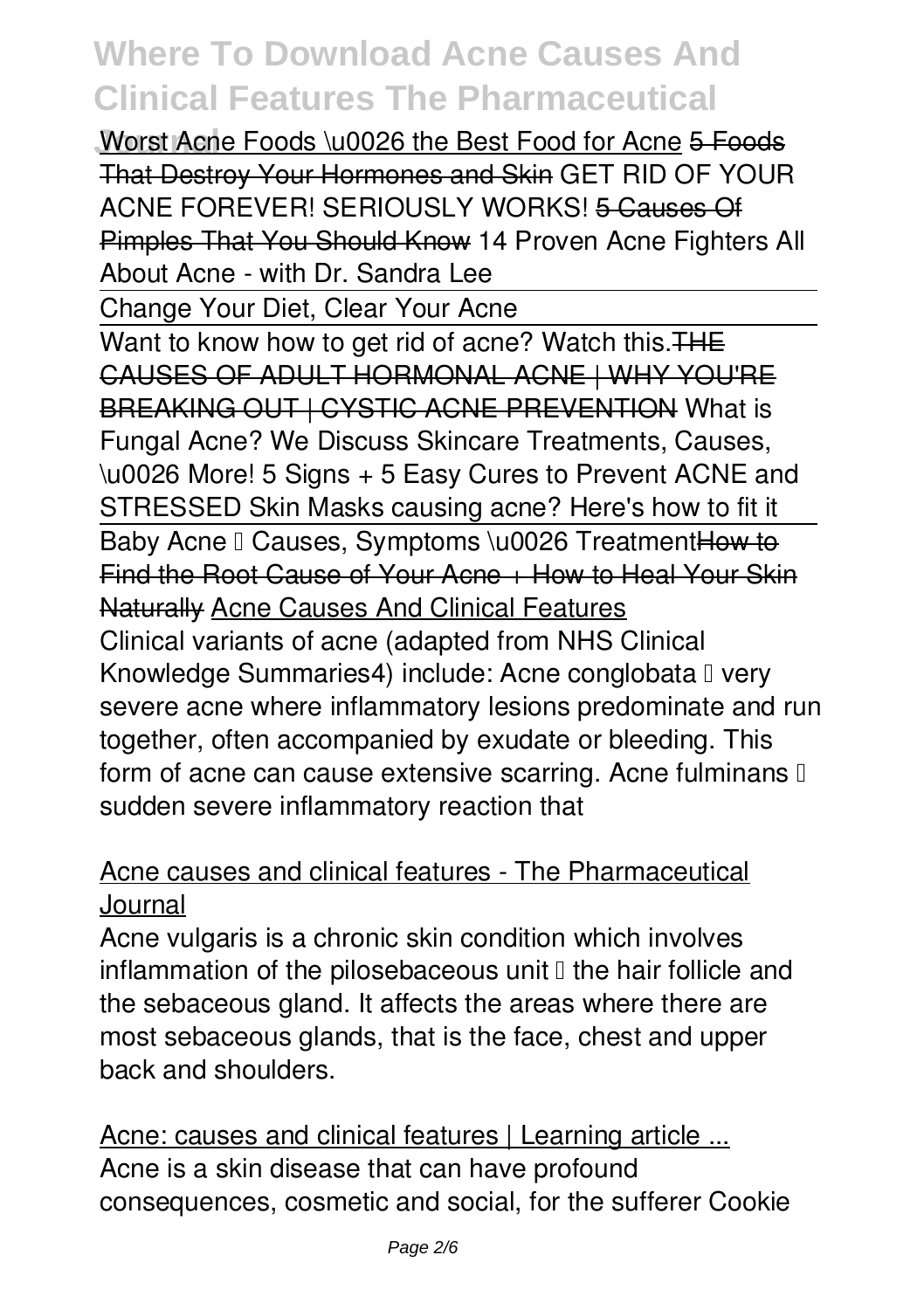**Journal policy in This site uses cookies (small files stored on your** computer) to simplify and improve your experience of this website.

#### Acne: causes and clinical features | Learning article ...

Acne Causes And Clinical Features The Pharmaceutical Journal acne causes and clinical features Acne causes and clinical features Clinical features The clinical picture of acne can vary considerably from a few mild lesions on the face to widespread, inflamed lesions affecting the face, chest and upper back (Figure 1, p164) The clinical features  $\mathbb I$ 

### [DOC] Acne Causes And Clinical Features The Pharmaceutical ...

Download Citation | Acne: Causes and clinical features | Acne vulgaris is a chronic skin condition which involves inflammation of the pilosebaceous unit - the hair follicle and the sebaceous gland.

#### Acne: Causes and clinical features

Acne Causes And Clinical Features The Pharmaceutical Journal acne causes and clinical features Acne causes and clinical features - The Pharmaceutical Journal Clinical features The clinical picture of acne can vary considerably from a few mild lesions on the face to widespread, inflamed lesions affecting the face, chest and upper back (Figure 1 ...

### Download Acne Causes And Clinical Features The ... Nov 05 2020 acne-causes-and-clinical-features-thepharmaceutical-journal 2/2 PDF Drive - Search and download PDF files for free. Many clinical trials of acne treatment have been carried out in the last 25 years, but they are of variable quality Hence, there are grey areas, where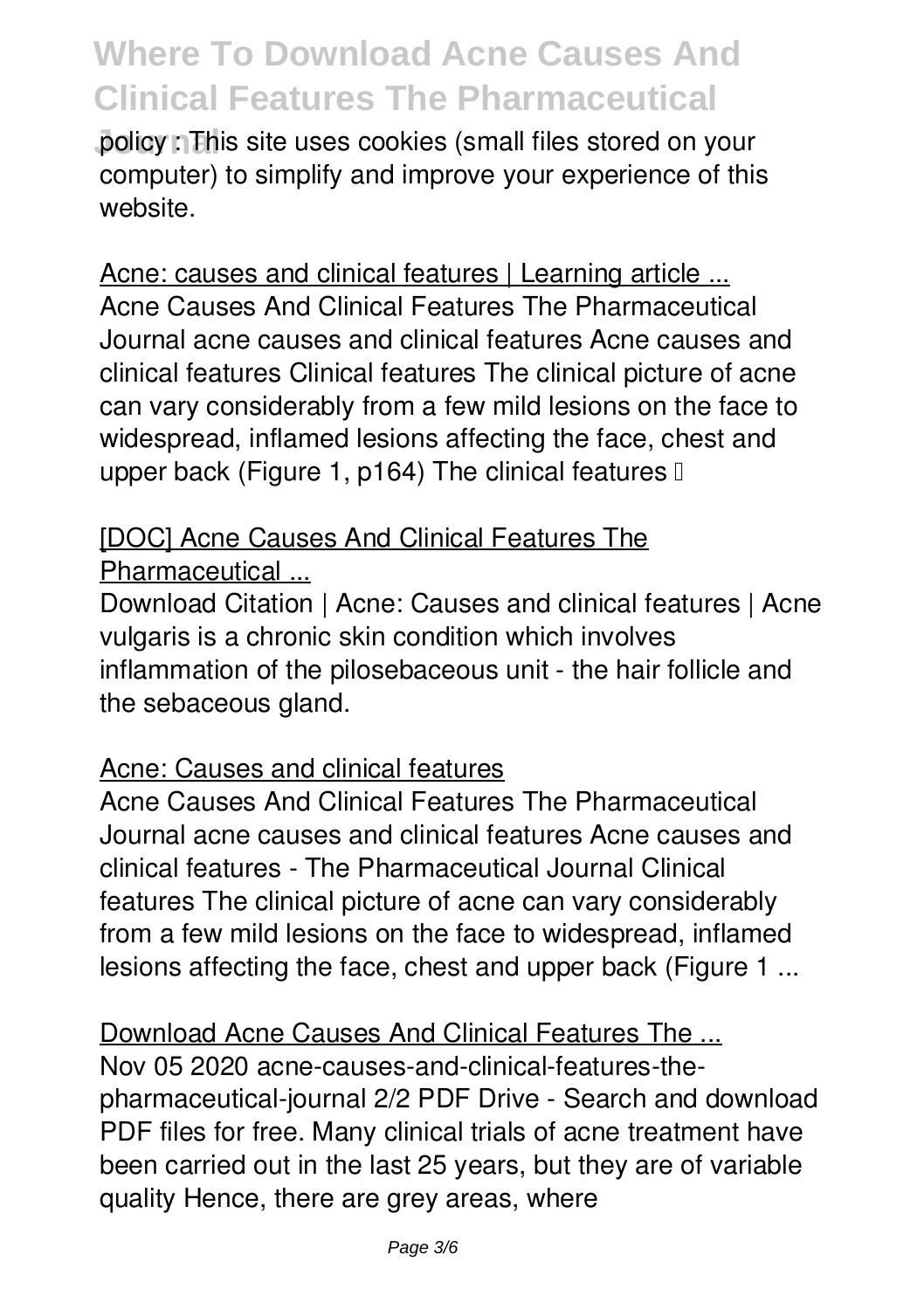### **Acne Causes And Clinical Features The Pharmaceutical** Journal

Acne affects areas of the body with a high density of pilosebaceous glands such as the face, chest and back. Clinical features vary widely depending on severity and the person affected. Comedones must be present for a diagnosis of acne to be made  $\mathbb I$  if not present other diagnoses should be considered.

Clinical features | Diagnosis | Acne vulgaris | CKS | NICE Title: Acne Causes And Clinical Features The Pharmaceutical Journal Author: ww.thelemonadedigest.com Subject: Download Acne Causes And Clinical Features The Pharmaceutical Journal - Clinical features The clinical picture of acne can vary considerably from a few mild lesions on the face to widespread, inflamed lesions affecting the face, chest and upper back (Figure 1, p164) The clinical ...

### Acne Causes And Clinical Features The Pharmaceutical Journal

Acne is associated with significant psychological problems including an increased risk of depression, anxiety, reduced attachment to friends, low self-esteem and in some cases suicidal ideation. Identification of the extent of psychological impact is needed to direct management appropriately [ Dawson, 2013 ; Moradi Tuchayi, 2015 ; Asai, 2016 ; Lynn, 2016 ; Zaenglein, 2016 ; Bienenfeld, 2017 ; de Vries, 2018 ].

Assessment | Diagnosis | Acne vulgaris | CKS | NICE Acne occurs when the pores of your skin become blocked with oil, dead skin, or bacteria. Each pore of your skin is the opening to a follicle. The follicle is made up of a hair and a sebaceous (oil)...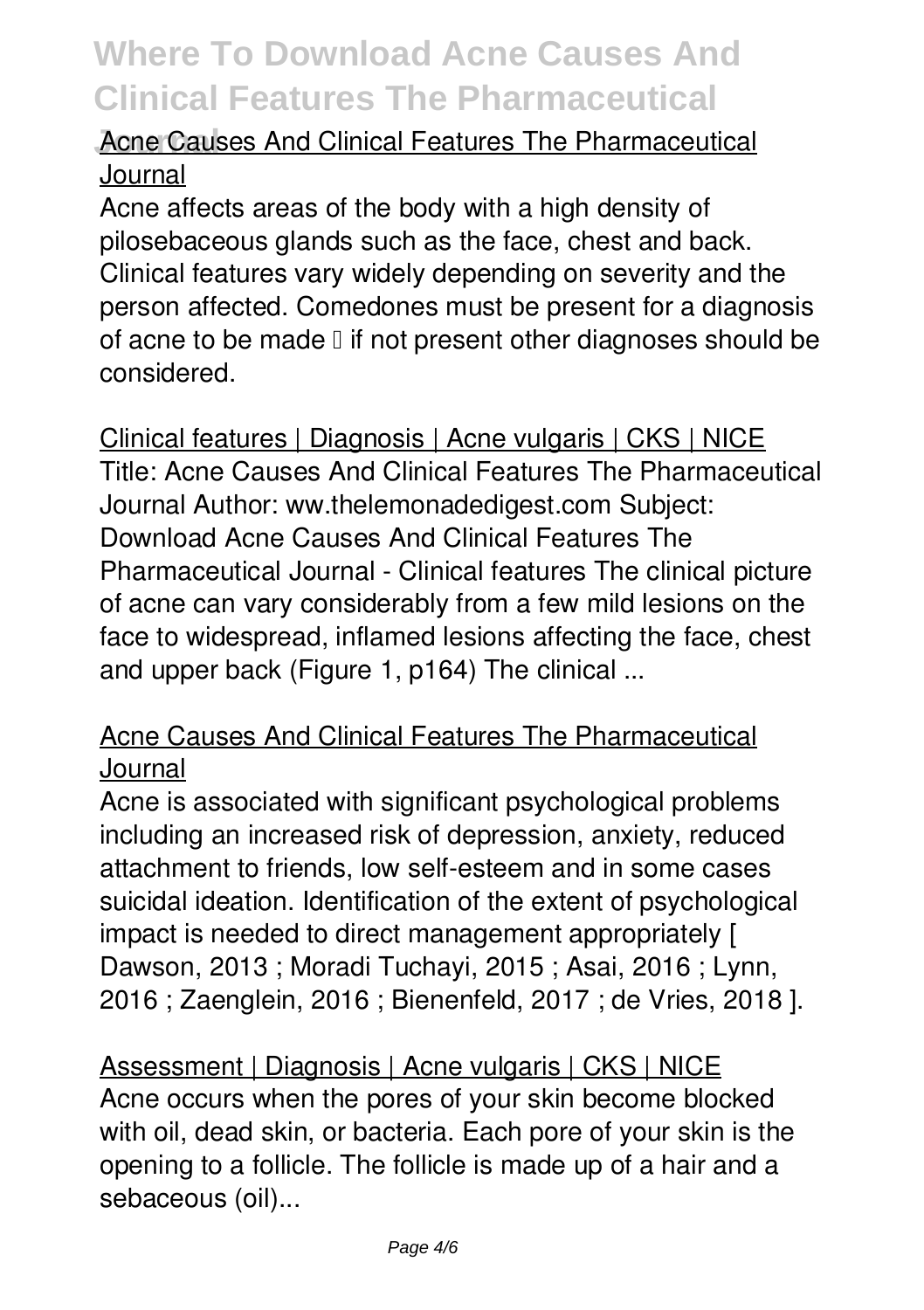**Acne: Causes, Risk Factors, and Treatment** 

Four main factors cause acne: Excess oil (sebum) production; Hair follicles clogged by oil and dead skin cells; Bacteria; Inflammation; Acne typically appears on your face, forehead, chest, upper back and shoulders because these areas of skin have the most oil (sebaceous) glands. Hair follicles are connected to oil glands.

### Acne - Symptoms and causes - Mayo Clinic

Acne is a chronic skin condition which occurs when the hair follicles get clogged with dead skin cells and sebum, which is secreted by the sebaceous glands. This is very common among teenagers due to hormonal changes and increased androgen production during puberty; genetics also play a major role in the etiology.

Difference Between Acne and Pimple | Clinical Features ... Clinically, the features of acne can have many forms. Closed comedones are approximately 1-3 mm in diameter. Open comedones are approximately 2-5 mm in diameter, and this dark core is a packed...

What are the clinical features of acne vulgaris? Acne fulminans is even more severe than acne conglobata, with systemic symptoms such as fever, joint pain, and general malaise. Patients with polycystic ovarian syndrome (PCOS) often first present...

Acne Vulgaris Clinical Presentation: History, Physical ... Comedones are the distinguishing features between acne rosacea and acne vulgaris. They are keratin-filled plugs that can be described as open or closed. Open comedones are commonly referred to as blackheads; the black appearance is due to oxidisation of keratin plugs. Closed comedones are Page 5/6